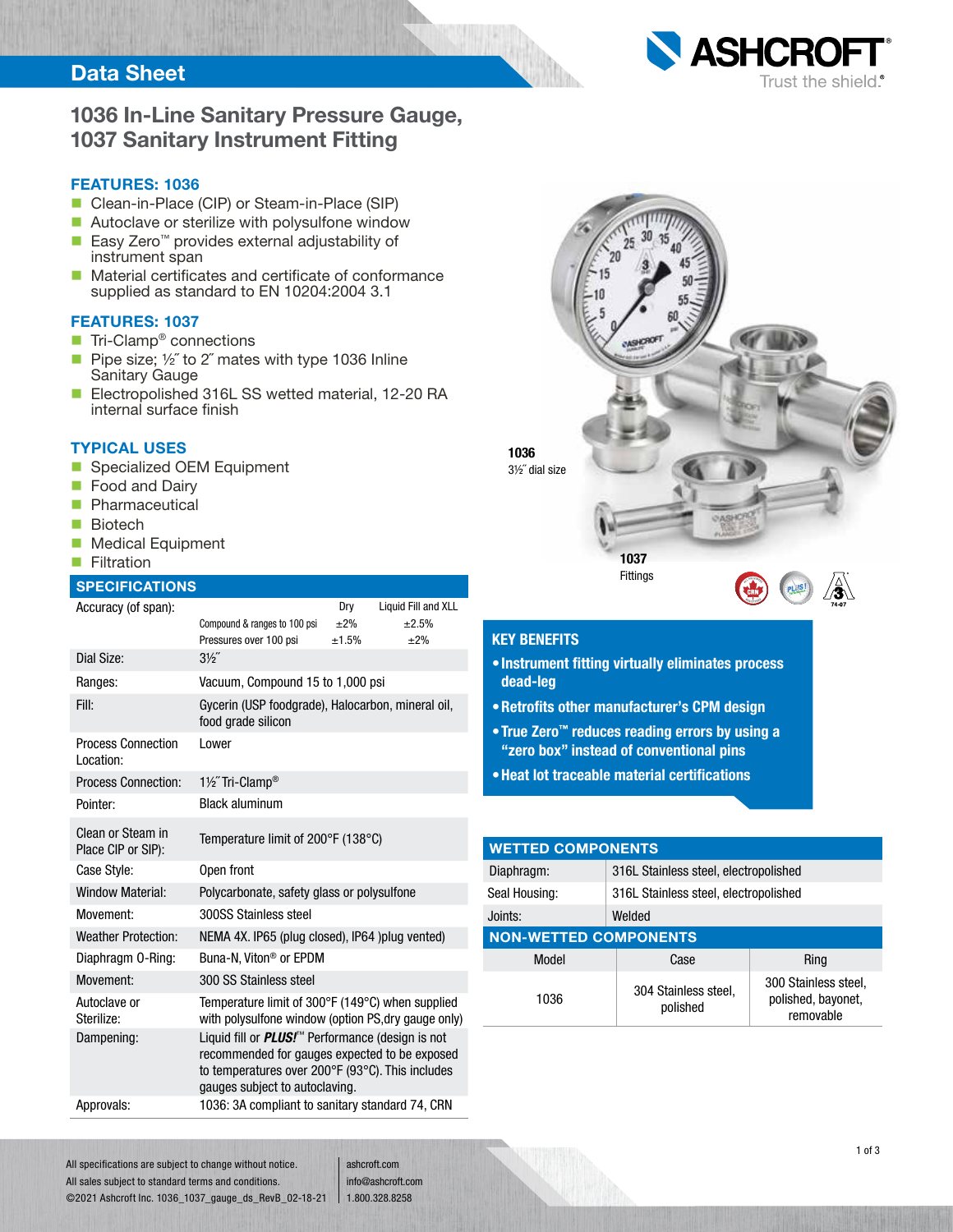

# 1036 In-Line Sanitary Pressure Gauge, 1037 Sanitary Instrument Fitting

| <b>ORDERING CODE: 1036</b>                                                                                    | Example: | 351036 | S |   | 15 |   | $-XC4$             | 100# |
|---------------------------------------------------------------------------------------------------------------|----------|--------|---|---|----|---|--------------------|------|
| <b>Dial Size/Model</b>                                                                                        |          |        |   |   |    |   |                    |      |
| 351036 - 31/2"                                                                                                |          | 351036 |   |   |    |   |                    |      |
| <b>System</b>                                                                                                 |          |        |   |   |    |   |                    |      |
| S - 316L SS tube and process connection                                                                       |          |        | S |   |    |   |                    |      |
| <b>Case Fill</b>                                                                                              |          |        |   |   |    |   |                    |      |
| Blank - Dry gauge                                                                                             |          |        |   |   |    |   |                    |      |
| L - Liquid filled, glycerin                                                                                   |          |        |   | L |    |   |                    |      |
| <b>Process Connection</b>                                                                                     |          |        |   |   |    |   |                    |      |
| 15 - 1½" Tri-Clamp®                                                                                           |          |        |   |   | 15 |   |                    |      |
| <b>Process Connection Location</b>                                                                            |          |        |   |   |    |   |                    |      |
| L - Lower                                                                                                     |          |        |   |   |    | L |                    |      |
| Options (If choosing an option(s) must include an "X")                                                        |          |        |   |   |    |   | $-X$ <sub>--</sub> |      |
| C4 - Individual calibration chart (in accordance with ASME B 40.100:2013. Accuracy of unit traceable to NIST) |          |        |   |   |    |   | C <sub>4</sub>     |      |
| CF - Halocarbon system fill                                                                                   |          |        |   |   |    |   |                    |      |
| CZ - Food grade silicone system fill                                                                          |          |        |   |   |    |   |                    |      |
| EM - EPDM O-Ring                                                                                              |          |        |   |   |    |   |                    |      |
| FJ - Distiled water system fill                                                                               |          |        |   |   |    |   |                    |      |
| GX - Halocarbon case fill                                                                                     |          |        |   |   |    |   |                    |      |
| LL - <i>PLUS!</i> <sup>™</sup> Performance                                                                    |          |        |   |   |    |   |                    |      |
| MO - Mineral oil case fill                                                                                    |          |        |   |   |    |   |                    |      |
| MY - Mineral oil system fill                                                                                  |          |        |   |   |    |   |                    |      |
| MQ - Positive material identification (PMI) (diaphragm and top housing only)                                  |          |        |   |   |    |   |                    |      |
| NZ - <i>PLUS!™</i> Performance silicone free                                                                  |          |        |   |   |    |   |                    |      |
| ZF - Food grade silicone case fill                                                                            |          |        |   |   |    |   |                    |      |
| NH - SS tag wired to case                                                                                     |          |        |   |   |    |   |                    |      |
| NM - Neobee M-20 System fill                                                                                  |          |        |   |   |    |   |                    |      |
| PS - Polysulfone Window (Autoclave or Sterilize)                                                              |          |        |   |   |    |   |                    |      |
| SG - Safety Glass                                                                                             |          |        |   |   |    |   |                    |      |
| VD - Viton <sup>®</sup> O-Ring                                                                                |          |        |   |   |    |   |                    |      |
| 6B - Cleaned for gaseous oxygen service (required Halocarbon or distilled water case and sytem fill           |          |        |   |   |    |   |                    |      |
| 6W - Cleaned for gases other than oxygen                                                                      |          |        |   |   |    |   |                    |      |
| Range (Coding examples only, see range table on page 3 for all standard ranges)                               |          |        |   |   |    |   |                    |      |
| 30 IMV - 30 IMV                                                                                               |          |        |   |   |    |   |                    |      |
| 100# - 100 psi                                                                                                |          |        |   |   |    |   |                    | 100# |
| 1000# - 1,000 psi (range required high pressure type clamp, not supplied by Ashcroft)                         |          |        |   |   |    |   |                    |      |

\*Tri-Clamps® are not included. Tri-Clamps® are a registered trademark of Laval Inc.

| <b>ORDERING CODE: 1037 PRESSURE FITTING</b> |
|---------------------------------------------|
| <b>Pipe Size/Part Number</b>                |
| $\frac{1}{2}$ - 292C139-01                  |
| $\frac{3}{4}$ - 292C139-02                  |
| $1" - 292C139-03$                           |
| 11/ <sub>2</sub> " - 292C139-04             |
| $2^{\prime\prime}$ - 292C139-05             |

All specifications are subject to change without notice. All sales subject to standard terms and conditions. ©2021 Ashcroft Inc. 1036\_1037\_gauge\_ds\_RevB\_02-18-21

ashcroft.com info@ashcroft.com 1.800.328.8258